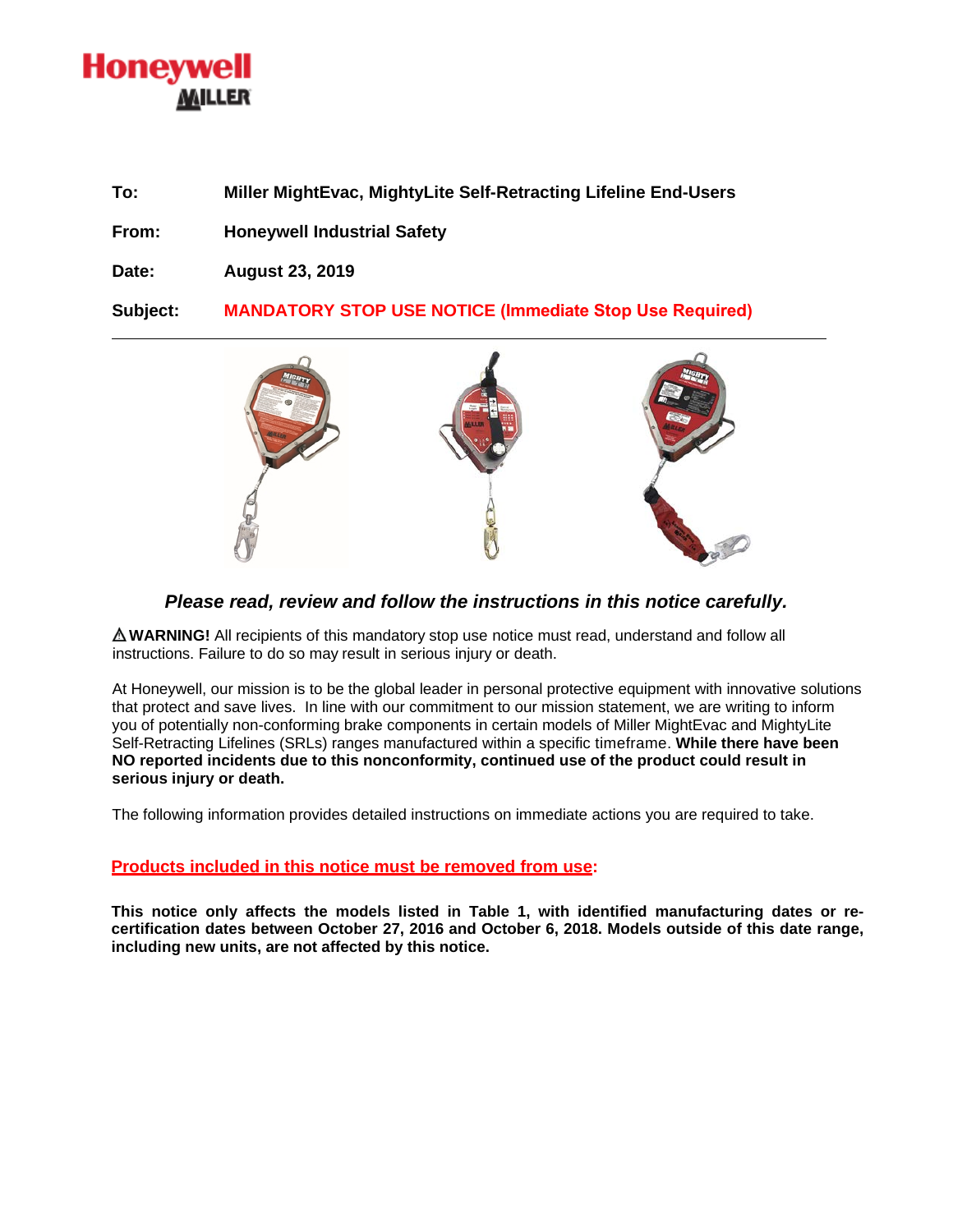

To determine whether your MightEvac and/or MightyLite Self Retracting Lifeline SRL is affected by this notice, **please take the following steps immediately:**

- **Step 1**: Look for model number on the product label and the date of manufacture (see Figure 1 below).
- **Step 2**: If the model number on the label is on the list on Table 1 AND the manufacture date is between October 27, 2016 and October 6, 2018, then **remove this product from service immediately.**
- **Step 3**: If the unit has been re-certified or repaired (See Figure 2) between October 27, 2016 and October 6, 2018, then **remove this product from service immediately.**
- **Step 4**: Once you have identified affected units, go to [https://industrialsafety.honeywell.com/](https://industrialsafety.honeywell.com/content/his/us/en/stopuse.html) [content/his/us/en/stopuse.html](https://industrialsafety.honeywell.com/content/his/us/en/stopuse.html) to submit a request for returning your unit to Honeywell for repair

We have already determined a solution for the potential non-conforming brake components for affected models of Miller MightEvac and MightyLite Self-Retracting Lifelines (SRLs), which will require replacement of the brake component at our repair center. We apologize for the inconvenience this may cause and potential business disruption. We urge you to immediately discontinue use of affected units to avoid safety risks.

Our team is working hard to streamline the return and repair process. Replacement of the brake component will be free of charge and at no additional cost to you. We will provide you with more details on the return and replacement process. For questions about how to determine whether your product is affected by this notice, please contact Honeywell at 1-800-873-5242 (option 5) or email **hsprepairs@honeywell.com.** 

We assure you that no other Miller Fall Protection products are impacted, and they are safe to use.

Honeywell has been a manufacturer of industrial personal protective safety products for more than 75 years and our customers' safety is ALWAYS our highest priority.

Honeywell Industrial Safety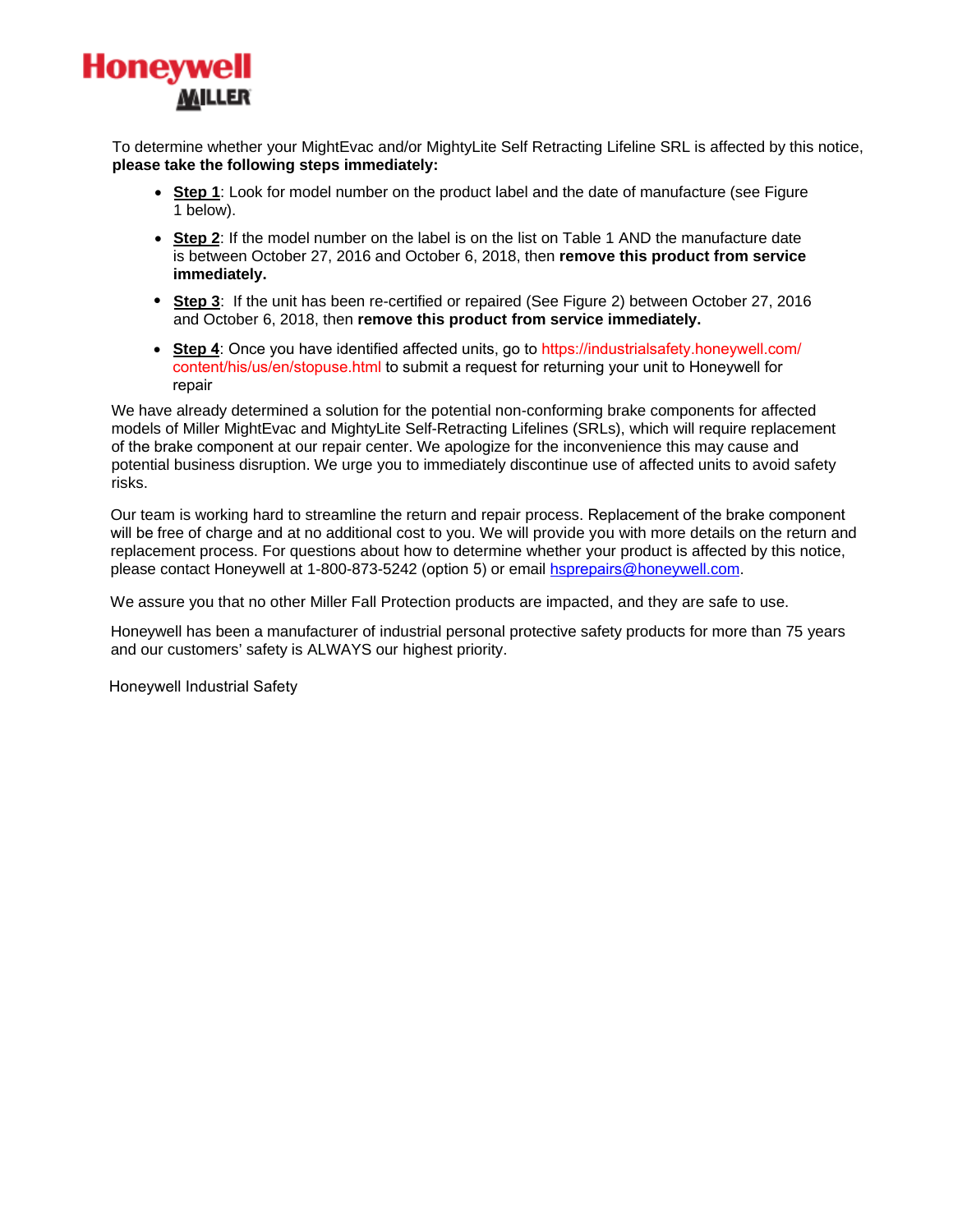

| ו מטוכ ב. בואג טו וווטמכו וומוווטכוא וווכוממכמ ווו נוווא אמוכנץ ויוטנוככ. |                                                           |                             |                 |  |  |
|---------------------------------------------------------------------------|-----------------------------------------------------------|-----------------------------|-----------------|--|--|
| <b>MightyLite Self-Retracting Lifelines</b>                               |                                                           |                             |                 |  |  |
| RL100BG/100FT                                                             | RL30P-Z7/30FT                                             | RL65G-Z7LEK/65FT            | 1002828         |  |  |
| RL100G/100FT-USS                                                          | RL30SS-Z7/30FT                                            | RL65SS-S/65FT               | 1004574         |  |  |
| RL100G-Z7/100FT                                                           | RL40K-Z7/40FT                                             | RL65SS-Z7/65FT              | 1004575         |  |  |
| RL100SS-S/100FT                                                           | RL40MG/40M-AUS                                            | RL80K-Z7/80FT               | 1004594         |  |  |
| RL100SS-Z7/100FT                                                          | RL50BG/50FT                                               | 140059/30FT                 | 1004595         |  |  |
| RL120G-Z7/120FT                                                           | RL50BG-Z7/50FT                                            | 150077/30FT                 | 1002828C        |  |  |
| RL130G/130FT-POR                                                          | RL50BSS-Z7/50FT                                           | 170016/57FT6IN              | 1004571C        |  |  |
| RL130G-Z7/130FT                                                           | RL50G-Z7/50FT                                             | 170053/LW6771               | 1004572C        |  |  |
| RL130SS-Z7/130FT                                                          | RL50G-Z7LE/50FT                                           | 20A901                      | 1004574C        |  |  |
| RL140G/140FT-SPA                                                          | RL50G-Z7LEK/50FT                                          | 2JFC9                       | 1004574C        |  |  |
| RL175G-Z7/175FT                                                           | <b>RL50P-S/50FT</b>                                       | 2JFD3                       | 1004575C        |  |  |
| RL175SS/175FT                                                             | RL50P-Z7/50FT                                             | 36WA16                      | 1004593C        |  |  |
| RL175SS-S/175FT-<br><b>POR</b>                                            | RL50SS-S/50FT                                             | 45J014                      | 1004594C        |  |  |
| RL175SS-Z7/175FT                                                          | RL50SS-Z7/50FT                                            | 45J015                      | 1004595C        |  |  |
| RL30G-Z7/30FT                                                             | RL65G-Z7/65FT                                             | 45J018                      |                 |  |  |
| RL30MG/30M-AUS                                                            | RL65G-Z7LE/65FT                                           | 45J019                      |                 |  |  |
|                                                                           | <b>MightEvac Self-Retracting Lifelines with Retrieval</b> |                             |                 |  |  |
| MR100GB/100FT-<br><b>POR</b>                                              | MR130G-Z7/130FT                                           | MR50G-Z7/50FT               | MR80K-Z7/80FT   |  |  |
| MR100GB-Z7/100FT                                                          | MR130SB-Z7/130FT                                          | <b>MR50S/50FT</b>           | 120032/100FT    |  |  |
| MR100GCM-<br>Z7/100FT                                                     | MR130SX-Z7/130FT                                          | MR50SB-S-Z/50FT             | 1XEU2           |  |  |
| MR100GC-Z7/100FT                                                          | MR130S-Z7/130FT                                           | MR50SB-Z7/50FT              | 20A766          |  |  |
| MR100GX/100FT                                                             | MR15MGB/15M-<br><b>AUS</b>                                | MR50SCN/50FT                | 20A773          |  |  |
| MR100GX-Z7/100FT                                                          | MR30MGB/30M-<br><b>AUS</b>                                | MR50SC-S/50FT               | 36WA24          |  |  |
| MR100G-Z7/100FT                                                           | MR40K/40FT                                                | MR50SC-Z7/50FT              | 45JK01          |  |  |
| MR100SB-S/100FT                                                           | MR40KB-Z7/40FT                                            | <b>MR50SS-S-</b><br>Z7/50FT | 5YH35           |  |  |
| MR100SB-S-Z/100FT                                                         | MR40KC/40FT                                               | MR50SX/50FT                 | 1005160         |  |  |
| MR100SB-Z7/100FT                                                          | MR40KC-Z7/40FT                                            | MR50SXM/50FT                | 1005161         |  |  |
| MR100SC-Z7/100FT                                                          | MR40KX/40FT                                               | MR50SXM-<br>Z7/50FT         | 1014370         |  |  |
| MR100SX/100FT                                                             | MR40K-Z7/40FT                                             | MR50S-Z7/50FT               | 1005149-A       |  |  |
| MR100S-Z7/100FT                                                           | MR50GB/50FT-POR                                           | MR80KB/80FT                 | 1014390-A       |  |  |
| MR130GB-Z7/130FT                                                          | MR50GB-CE/50FT                                            | MR80KB-Z7/80FT              |                 |  |  |
| MR130GC-Z7/130FT                                                          | MR50GB-Z7/50FT                                            | MR80KC/80FT                 |                 |  |  |
| MR130GX-Z7/130FT                                                          | MR50GX-Z7/50FT                                            | MR80KC-Z7/80FT              |                 |  |  |
| <b>RoofStrider MightyLite Kits</b>                                        |                                                           |                             |                 |  |  |
| <b>RM50G/50FT</b>                                                         | SRM50G/50FT                                               | SRM50P-Z7/50FTC             | SRM65G-Z7/65FTC |  |  |

**Table 1: List of model numbers included in this Safety Notice.**